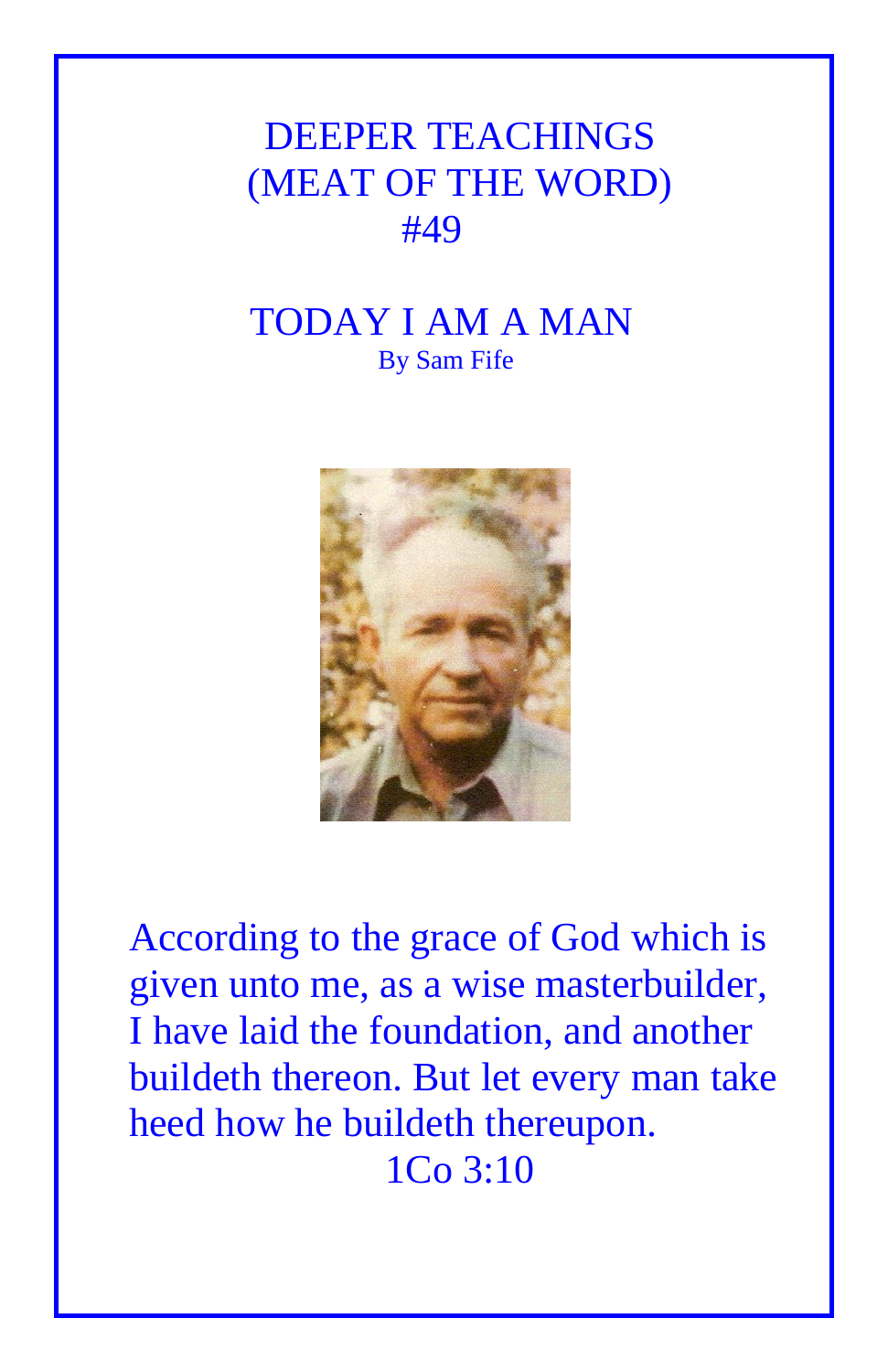## **TODAY I AM A MAN by Sam Fife**

Our Scripture is 1 Corinthians 13:11. The eleventh verse comes, of course, after all those tremendous verses where the Apostle Paul contrasts love with gifts:

"When I was a child, I spake as a child, I understood as a child, I thought as a child: but when I became a man, I put away childish things."

 There was a time when I rebelled against this idea of contrasting love with gifts of the Spirit because gifts of the Spirit had just begun to come forth in me. Gifts of the Spirit were wonderful to me, and they're still wonderful to me.

 I was coming out of a Baptist denomination that tried to do that, contrast love with gifts, and in doing so sought to convince themselves that they could jump over gifts, and walk over gifts, and attain to love without gifts.

 Because I knew that the love Paul speaks of here could only be attained through the gifts, I didn't like too much the idea of contrasting one of God's good things with another, contrasting love with gifts, because I did not have a full understanding of the contrast that the Apostle Paul himself was making in this Scripture.

 In fact I know now that at that time only Paul himself really understood what he was talking about here and understood the contrast that he was making here.

 I believe that up until this hour and in this move of God no one has ever yet fully understood the contrast that Paul was making here between love and gifts; because they hadn't, up until now, arrived at the point where Paul himself had arrived when he said, "Brethren, gifts are wonderful but I show unto you a more perfect way."

 Then he began to enumerate the virtues of love: love vaunteth not itself; love is not puffed up; love rejoiceth not in iniquity but rejoiceth in the Truth; beareth all things, believeth all things; hopeth all things; endureth all things. Do you think you have attained to that love?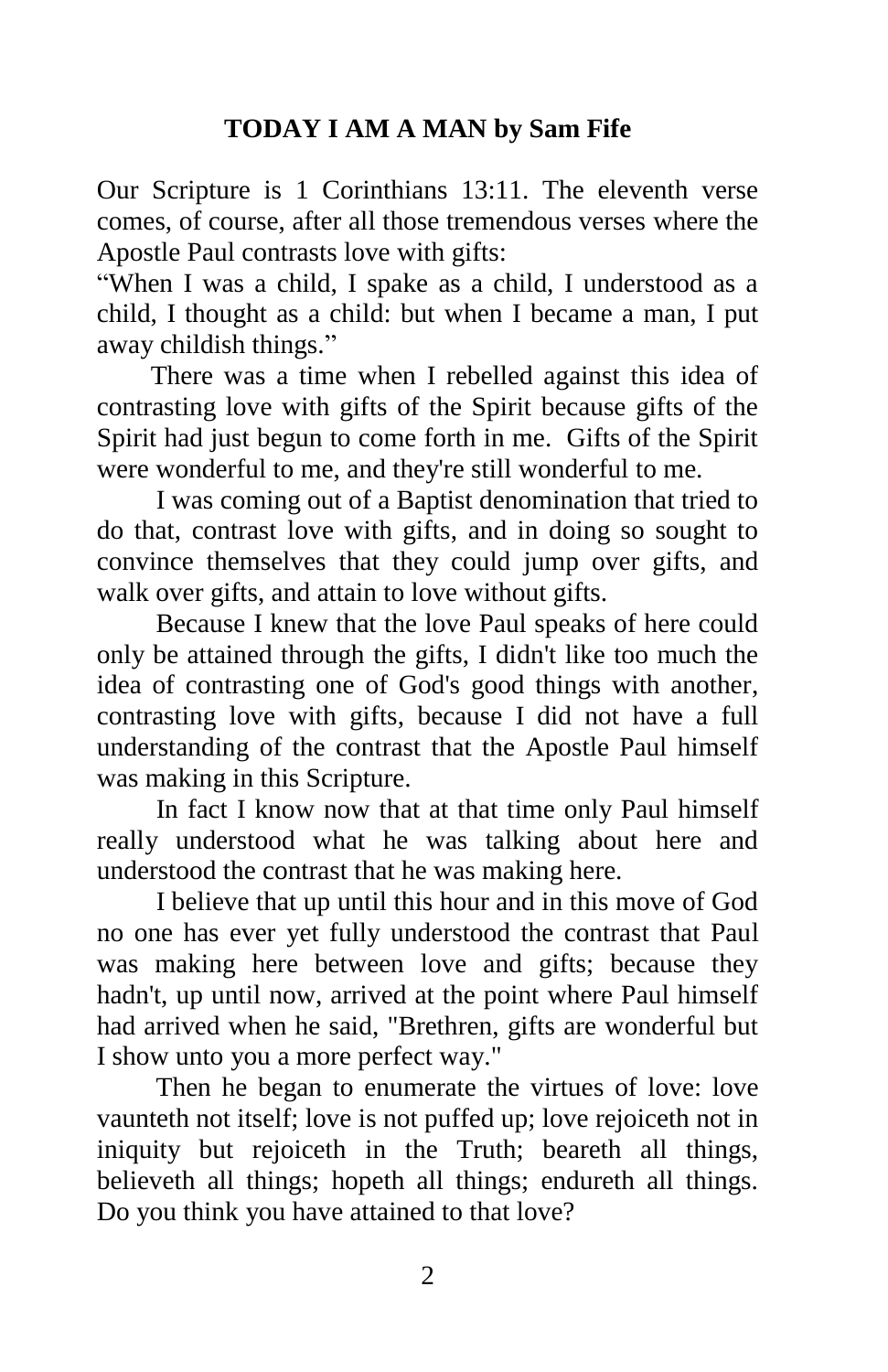I don't know that I think I have, but as God has given me understanding of what he was saying, my heart has been challenged with the Truth that God has given me that I am about to share with you: challenged so much and so greatly to make this Truth that God has given me my own, that I am sure you might think I'm boasting a little as I teach this Truth to you, and if it appears that I have become a fool in boasting, then you'll forgive me. But you see, the reason Paul could make this contrast between gifts and love was because he had attained to the kind of love he describes here. He knew what he was talking about!

 Up until now we have not known what he was talking about, simply because we have not attained to the kind of love that endureth all things. I'm not giving a message on love, I'm giving a message on the beauty of Manhood. Because in a recent convention, suddenly one morning God spoke a Word to me that He had never spoken before. He said, "Sam, if you really want to understand 1Corinthians 13, you substitute the word God, for the word love that Paul uses here: every word in every verse."

 For the Bible clearly says, "God is love, and he that dwelleth in love, dwelleth in God." And so we could use the word love or God, in every verse of 1 Corinthians 13. Love beareth all things; God beareth all things. Love rejoiceth not in iniquity; God rejoiceth not in iniquity, but rejoiceth in the Truth.

 I believe I am coming into the deepest union with God that I have ever come to and that any other man on this earth, saving this Apostle who wrote these verses, has ever come to: simply because at last I understand what Paul is saying here. And you have to come into the same kind of union with God that Paul was walking in, in order to understand what Paul is saying.

 Paul could contrast love with gifts because through gifts he had attained to the kind of love that he is talking about here, so that he understood what he was talking about and could say it to us and define love for us. And at the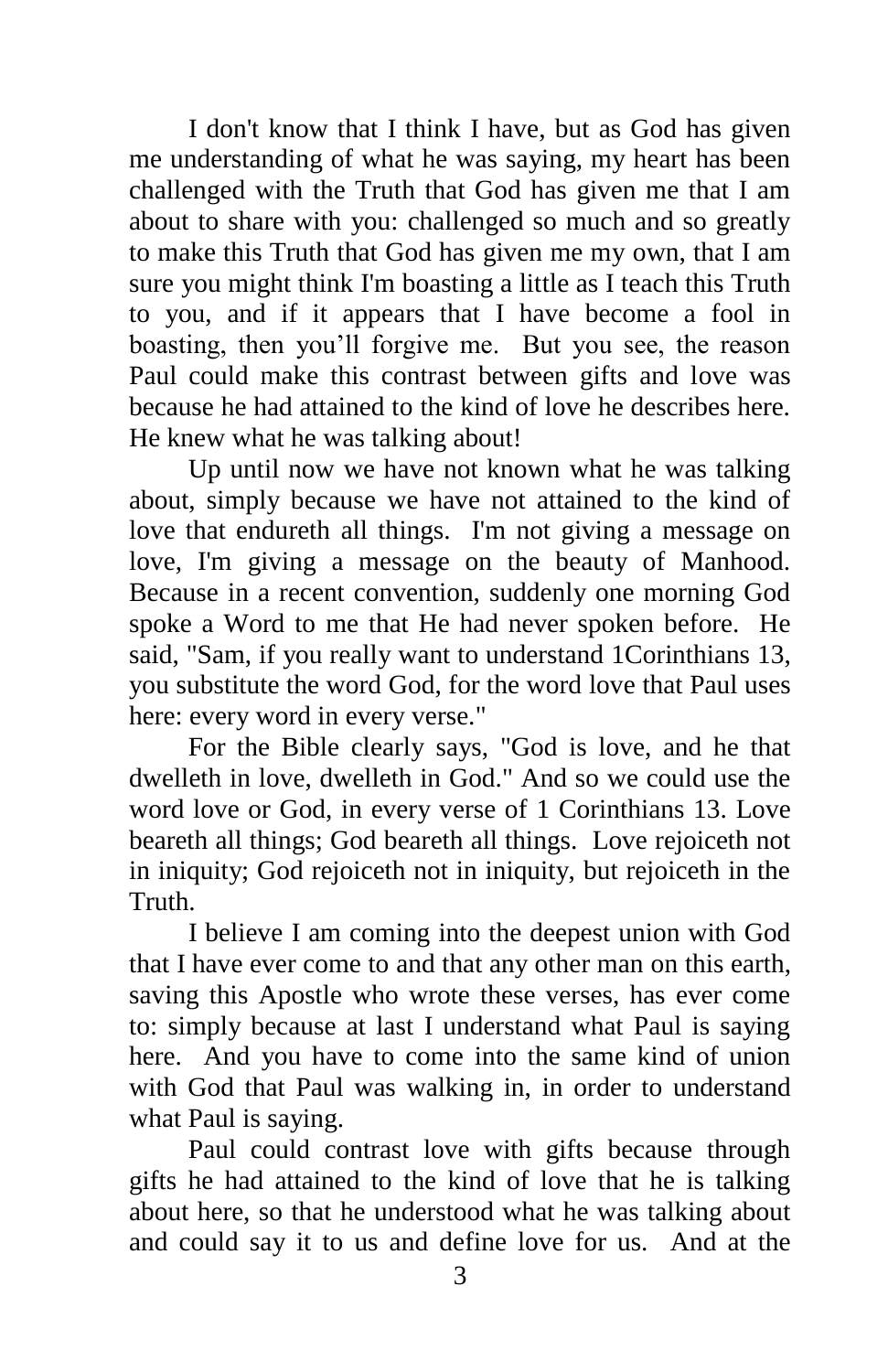close of it all he said in verse 11, "When I was a child, I spake as a child, understood as a child, I thought as a child; but when I became a Man," notice what Paul said, past tense.

He knew that he knew in his heart, that he had arrived at Manhood.

When I became a Man then I put away childish things. Now he had just been talking about gifts, so certainly the childish things that he speaks of here when he says, "When I became a man, I put away childish things," refer to the gifts of the Spirit that have been so important to us; and I'm sure had been so important to him, up until then.

 But you see, at last this old Apostle, having been in the garbage heap at Derby and in Lystra, having suffered humiliation in the Philipian jail: at last he had become a Man! And when he said this,

"When I become a man," he knew what he was talking about: because he had come to an understanding and a definition of what a Man is.

 Most people who think they are men today, and are not, don't understand what a man is. Most pants-wearers in this world today and in the church today, including myself, until God began to speak these Truths to me, who think they are a full-grown man, are but a child. Some of them are not even that. The lost ones are not even that, they are beasts. They haven't even gotten into the man realm yet. And those who are regenerated, and most of them who think they are men don't have the slightest idea what Paul is talking about here, because they are not men.

 I don't care if they are six feet tall and weigh 250 pounds; or perhaps six feet tall in the Spirit and can speak in tongues and prophesy beautifully, pray down miracles and have a tent, and preach to ten thousand people every night. They don't have the slightest idea of what Paul is talking about here when he says, "When I became a man I put away childish things," referring to the gifts of the Spirit. Because they have no understanding of the definition of a Man, as he did when he spoke here. But because he was able to define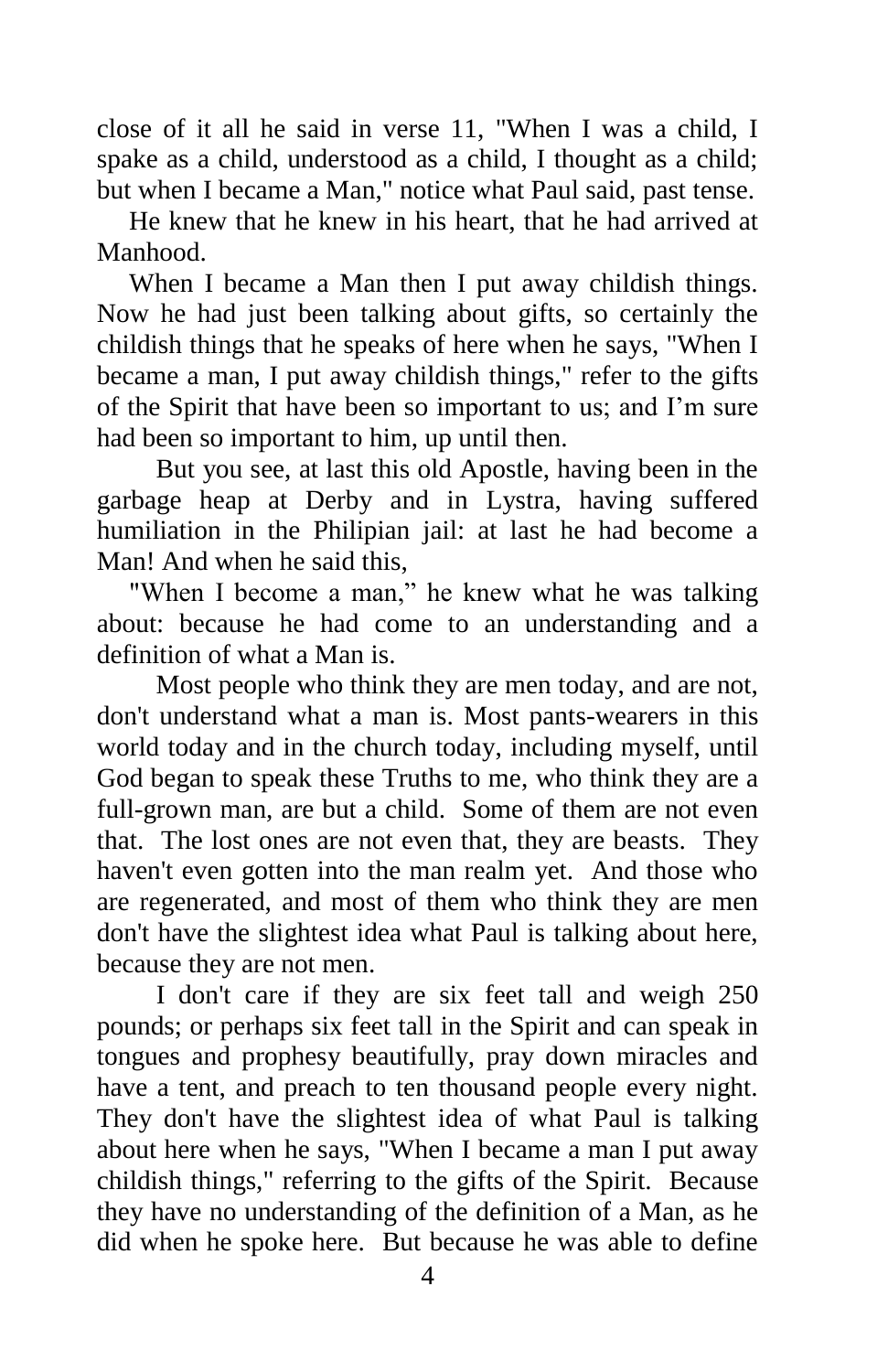Manhood , full-grown Manhood, and because he had attained to Manhood, he could define love for you in this chapter of Scripture. Love vaunteth not itself. Love rejoiceth not in iniquity but rejoiceth in the Truth. Love speaketh no evil. Love beareth all things. Love endureth all things. Because he had attained to Manhood, he understood love and he could define love for you; and in doing so, define God for you.

 As the Spirit of God began to give me His understanding of His own statements, during that convention recently, and I began to measure my vision and my calling, and my commitment to that calling, I suddenly realized that in that convention I had grown up. I suddenly realized that in that convention in which the theme had been "the family of God," I had attained to Manhood. I suddenly realized, today I am become a Man. And I believe with all of my heart I can say with the Apostle Paul, "When I became a Man (past tense), I put away childish things.

 There have been many points in my life in times past that I thought I had become a man, simply because I didn't understand the definition of what a man is. I can remember when I was 17 years old, and because I was 17 years old and had attained to a certain height, and the muscles in my arms had attained to a certain hardness, roundness, and strength, I had reached that point where most 17 year olds are when they think they know everything about everything.

 Therefore, in spite of my mother's counsel, my father's counsel, and all their pleadings, I went down and volunteered to join the United States Navy to go forth and fight for my country. Hearing the sound of the trumpets and the brass instruments of Babylon blowing, deceiving me, propagandizing me, telling me how I was going to save my country and my family and mankind by picking up a gun going off and killing other fellow human beings, and devouring my own kind, I went forth in all my stupid, idiotic, childish glory to become a hero and fight the war. And I thought I was a man!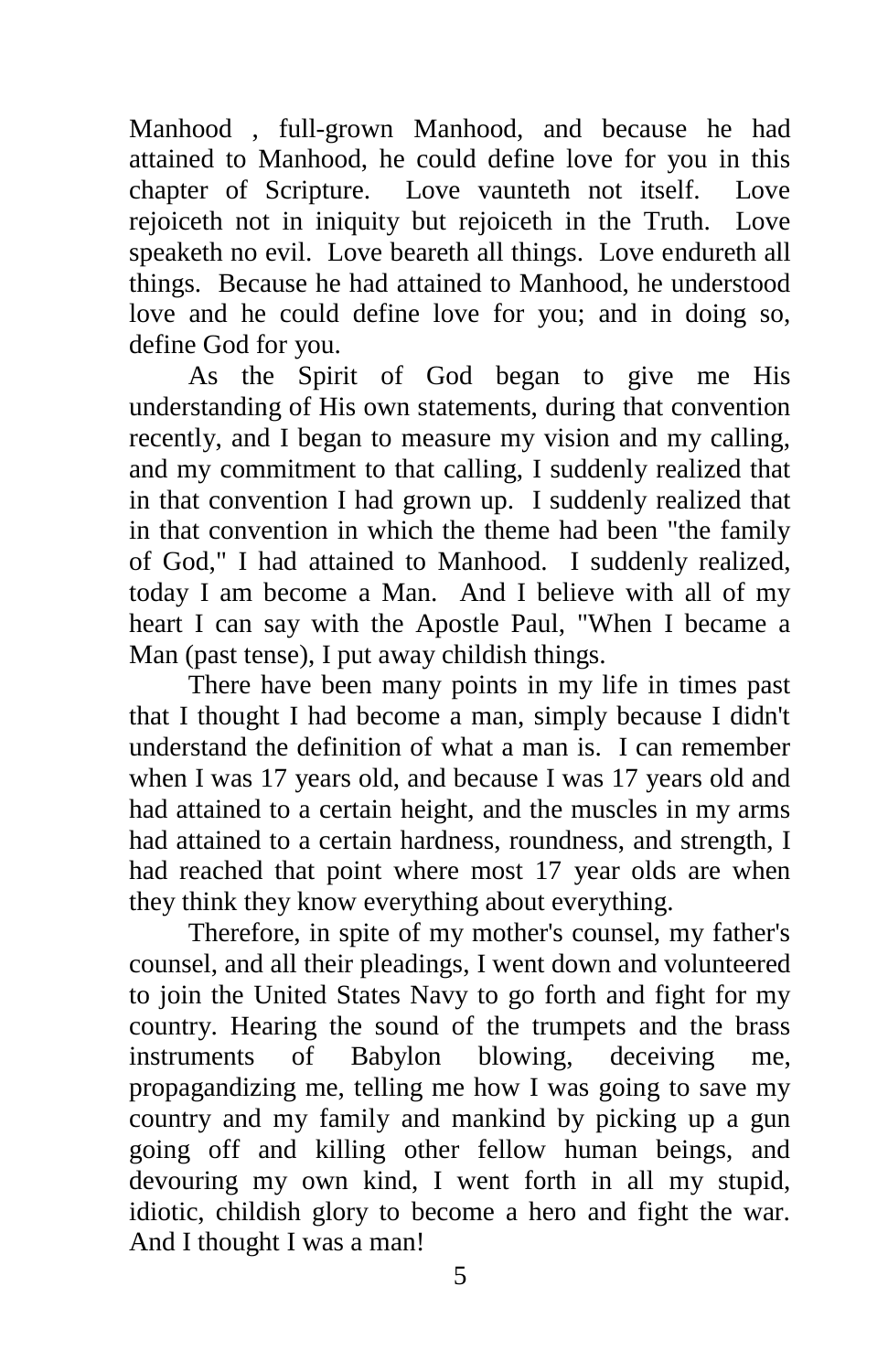In fact, I so much thought I was a man that my first three weeks out of boot camp when I was sent to my first day's duty at work, a petty officer wearing dungarees like I did, who I didn't know was a petty officer decided to have a little horseplay with me and began joking with another fellow. He went over and whispered in the other fellow's ear and looked at me, and I could tell he was having horseplay with me. He then came over and commanded me to pick up a bunch of coke bottles that were on the ground and go put them away. I quickly puffed up in all my young Irish manhood and told him, "If you want them picked up, pick them up yourself." Then he cursed at me and I picked up one of the coke bottles and went for him. Two days later I found myself in the brig on bread and water, in solitary confinement for five days: because I very foolishly thought I was a man!

 Or I can remember that hour in my life when several young women passed by, and I swelled my muscles and preened myself, and presented myself to them as the candidate for their attention and affection, because I thought I was a man.

 Or I can remember that hour in my life when I met my wife, Lee, and I began to present to her all my manly virtues, so-called, as a good reason why she should place her life in my hands, because I idiotically, stupidly, childishly, thought I was a man! I can remember all the years that I have been convinced that I was a man, and have sought to convince her, and wondered why she didn't seem so convinced sometimes, because I thought I was a man.

 Now, because I have discovered that I had no true definition of manhood; now, because I have suddenly discovered I didn't know what a man was, I understand why she didn't jump up and down and click her heels together and seem so terribly impressed with my manhood when I was seeking to impress her, simply because I wasn't a man.

 But I believe with all my heart that in that convention, the theme having been, "the family of God," and having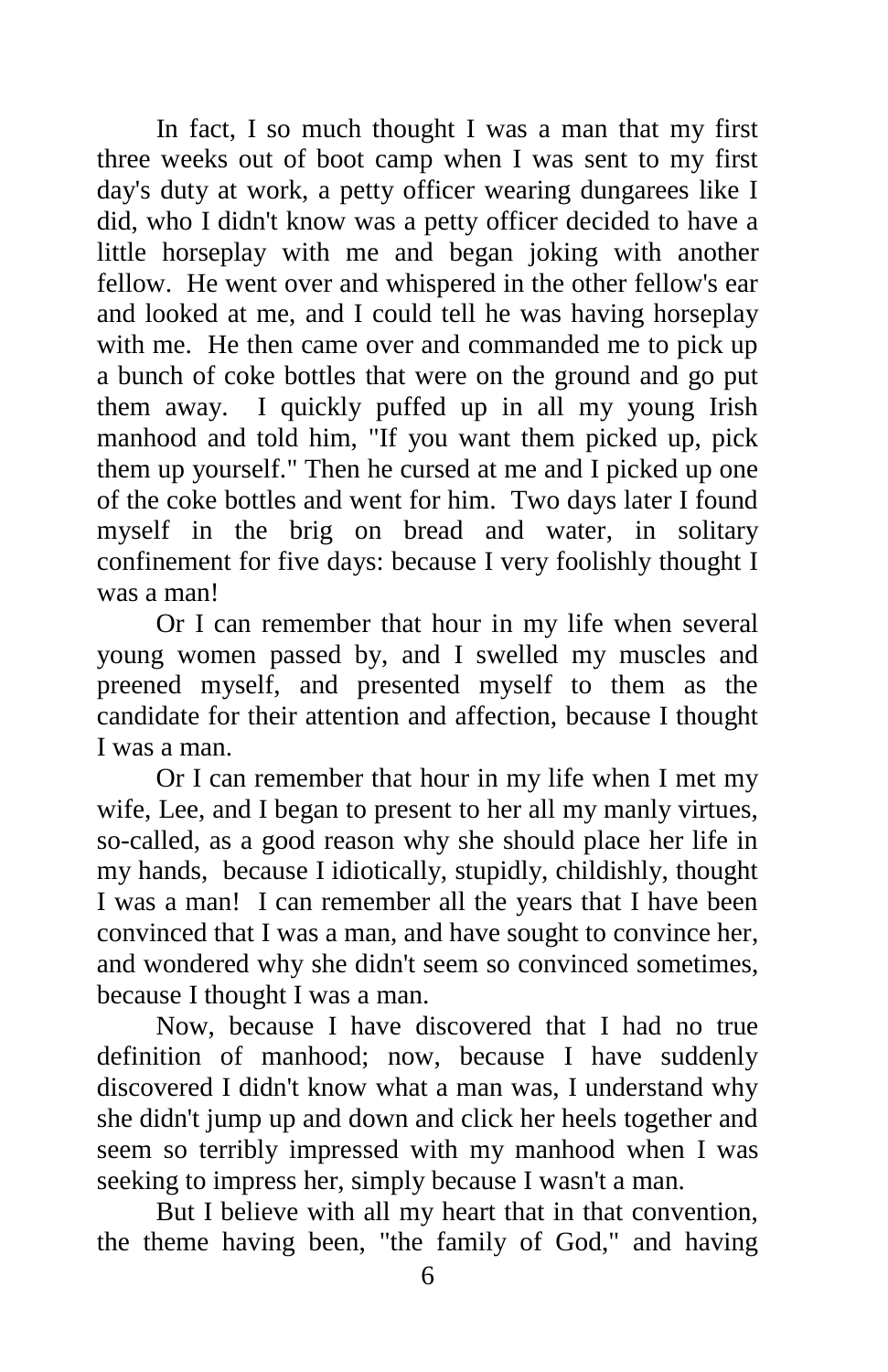come line upon line and precept upon precept through a true revelation of what a Man is, and having measured my calling from God and my commitment to it against that standard, I believe that in that convention, I grew up.

I believe that today I'm become a Man and the reason I believe I'm become a Man is because like Paul, I have searched my heart, I have measured my vision against God's definition of a Man, I have measured my own commitment to that vision and from henceforth I decided to put away childish things.

 My heart is challenged by the very Truth that is boiling within me, that God has shown me, that I am seeking to share with you now; and I hope God gives me the words to share with you the beauty of Manhood that God has given to me. No people up until this move of God and perhaps up until this hour when I am giving this Truth to you, have ever seen the beauty, the supreme, exquisite (I wish I had the words to describe what I see by Revelation) beauty of Manhood, according to God's definition of it. I began to get a glimpse of it when God began to show me the revelation of the "mystery of a man and a maid." I began to get a deeper glimpse of it as God began to show me the glorious Truths in the eleventh chapter of 1 Corinthians, which I ministered in performing the marriage ceremony of a couple, when Paul said simply "for the man is not of the woman; but the woman is of the man ... even so is the man also by the woman; but all things of God."

 I began to get a glimpse of the beauty of Manhood when God began to give me understanding of Paul's statement, "But I would have you to know, that the head of every man is Christ; and the, head of the woman is the man; and the head of Christ is God." I saw that in God's total creation and in His total Divine plan for creating new Life there are four levels of Life: Woman, Man, Christ and God. I began to get a glimpse of the definition of a true Man and the beauty of Manhood, when I realized that when Paul said the man is not of the woman but the woman is of the man,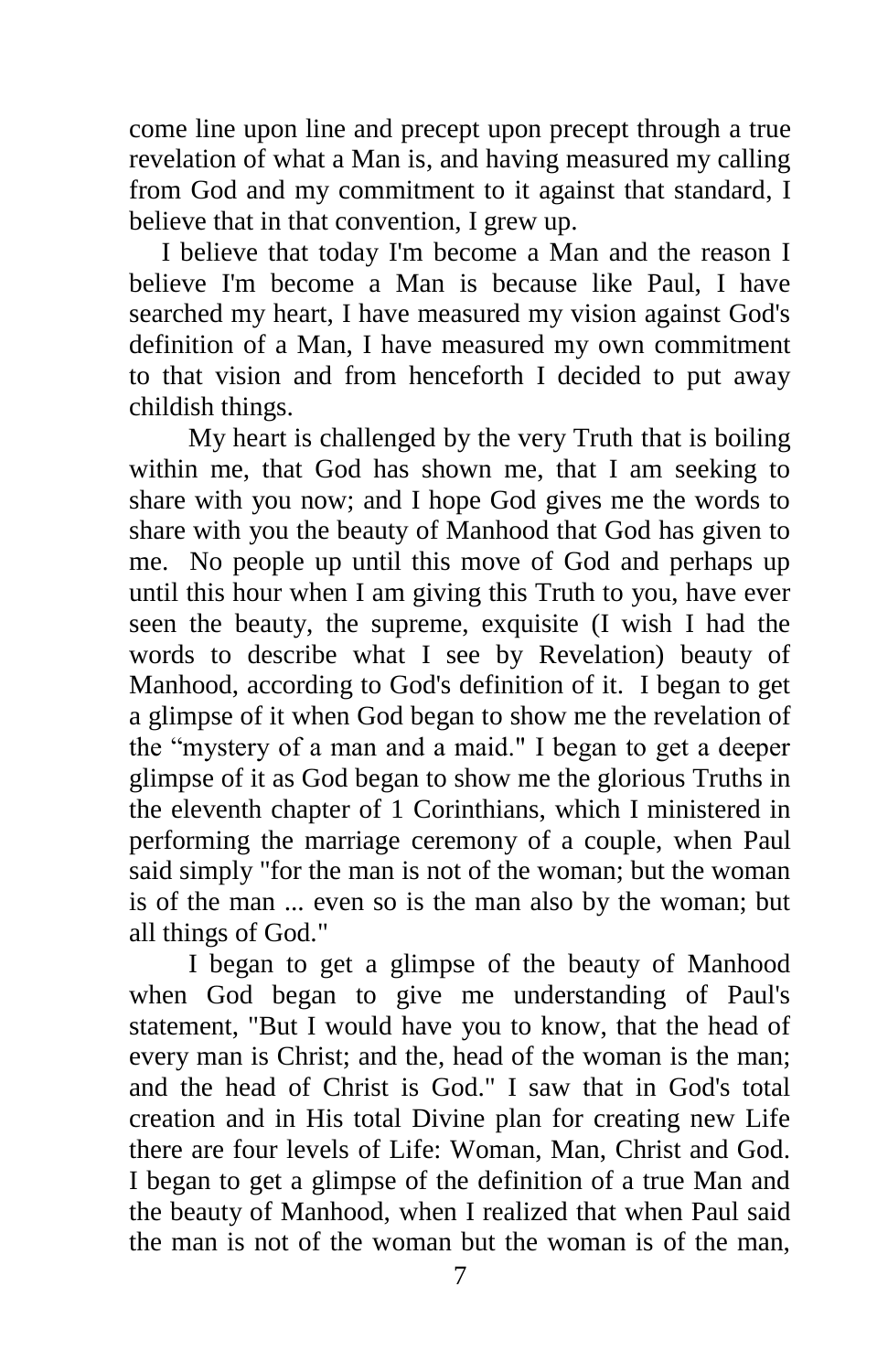that he could say it because he understood and had a clear revelation of what happened long ago, when God brought forth Adam and then brought Eve out of his side.

 He understood as he said "the man is not of the woman; but the woman of the man" that Eve, the woman, did not come out of God, she came out of Adam, but the man came out of God. Therefore the man alone was of God, and the woman was of the man; and the manchild that was to be born of their union, which was to be a projection of the man's life, and through him God's life, into this world, was by the woman, and therefore she was the channel through which the life of the man, which was the Life of God, was shown forth into the world.

 As I began to see that the woman is the channel through which the life of this Man, which is the Life of God, shall show forth into this world, I at last began to see the beauty of a woman. I know what a woman is: I know her purpose, I know her function, I know what she is here for. And because I know, sisters, I am going to tell you something: from here on out, this preacher-boy shall honor you, shall respect you, shall seek to be used of God through the Truth to exalt you to that high position that God set you in when He brought you forth in this earth. And I shall pray that God shall give you the maturity and the wisdom and the humility to let God lift you back up to that exalted position from the low, low place that Babylon has dragged you down into. When you do, your skirts will come down to your knees and stay there forever. Your hairdos will become simple and moderate. Your makeup will become simple and moderate. Your adornment will not just be that outward adornment, but it will be that inner adornment that God intended for all men to see in you when He brought you forth in the beginning.

 This preacher has suddenly gotten an understanding of the beauty of womanhood. And because I have, I shall pray that when my gaze falls upon you the thoughts of my mind and heart shall be as pure as the purest River of Living water. Not only have I gotten the vision of the beauty of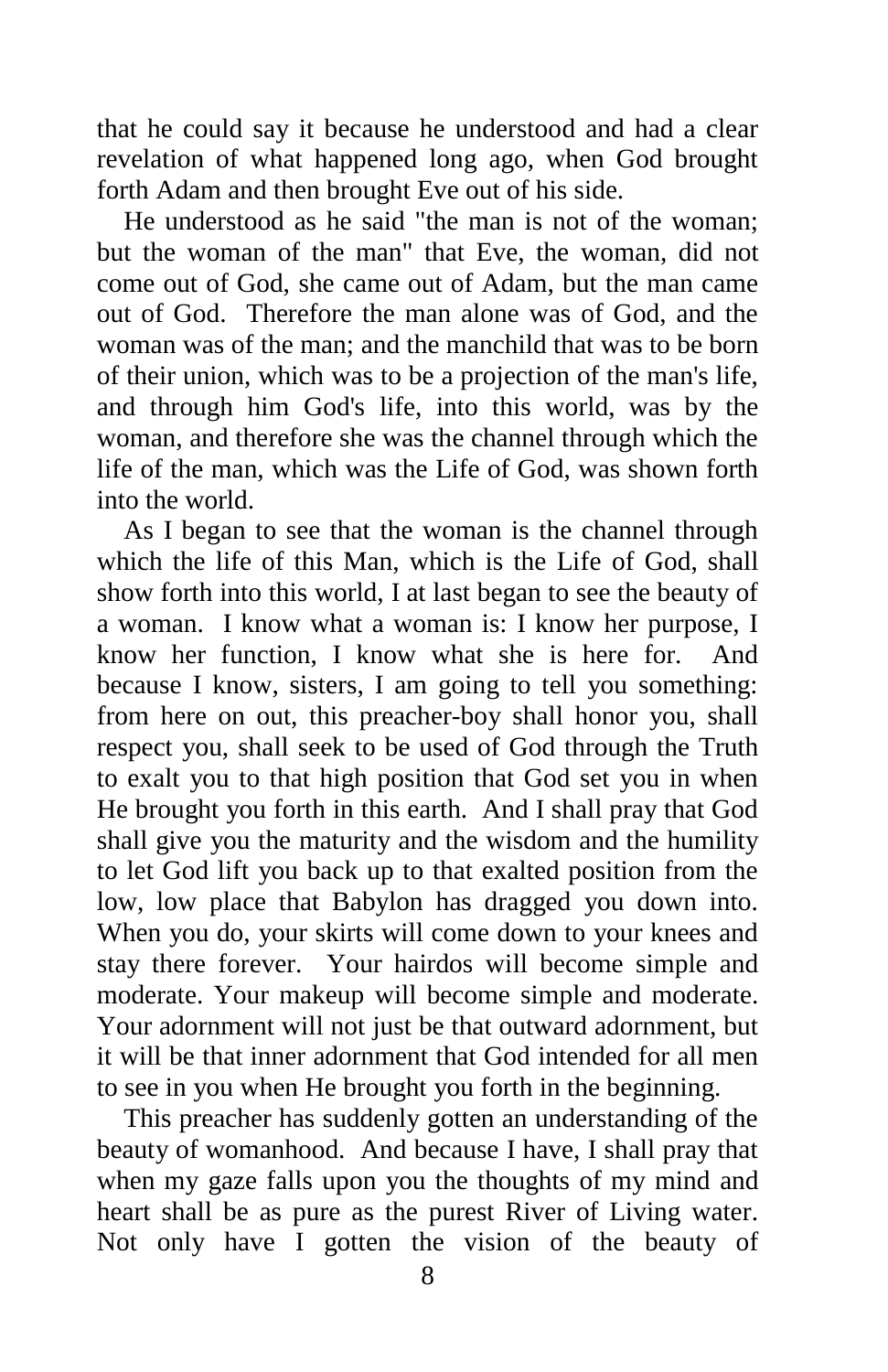womanhood as I have suddenly come to understand, by revelation, that that man Adam that came out of God long ago was to be the expression of all that is God, that is listed here: love (God) is longsuffering, love (God) vaunteth not itself, love (God) is not puffed up, love (God) rejoiceth not in iniquity but rejoiceth in the truth, love (God) beareth all things, love (God) believeth all things, love (God) endureth all things. But I have come to understand what a man this Adam was, he who was to be the expression of all this. My heart weeps for him when I realize that he failed. But my heart rejoices for me when I know that I know that I know that I am not going to fail to fulfill that calling. I have begun to get an understanding of the beauty of Manhood as I have heard God say, the Man is not of the Woman, but the Woman is of the Man; and the Man is of God; and the Manchild is by the Woman: but all things are of God.

 I have begun to understand that this Man that God has made in His image--and I am that Man, that through that recreation by which I have been brought into that second Adam, I have been brought into that same state that that man Genesis speaks of was in before his fall: the image of God. Yea, as the Apostle Paul said, "the express image of His Person and the effulgence of His glory." I have a vision of my calling. Brother, from henceforth I am not just convinced of it, and I am not just convicted of it, but I am committed to it. I have come to know what is required of a Man, what is the calling of a Man, what is the purpose of a Man: He is to be the expression of all God's wisdom, of all God's strength, of all God's compassion, of all God's faith, of all God's power, of all God's endurance, of all God's longsuffering.

 Seeing all that, I have come to see the beauty of Manhood, and I have come to see the beauty of who I am, and what I am: and the knowledge has grown me up. The revelation has matured me to the point where I believe with all my heart that I can go forth saying with the Apostle Paul, "When I became a man I put away childish things."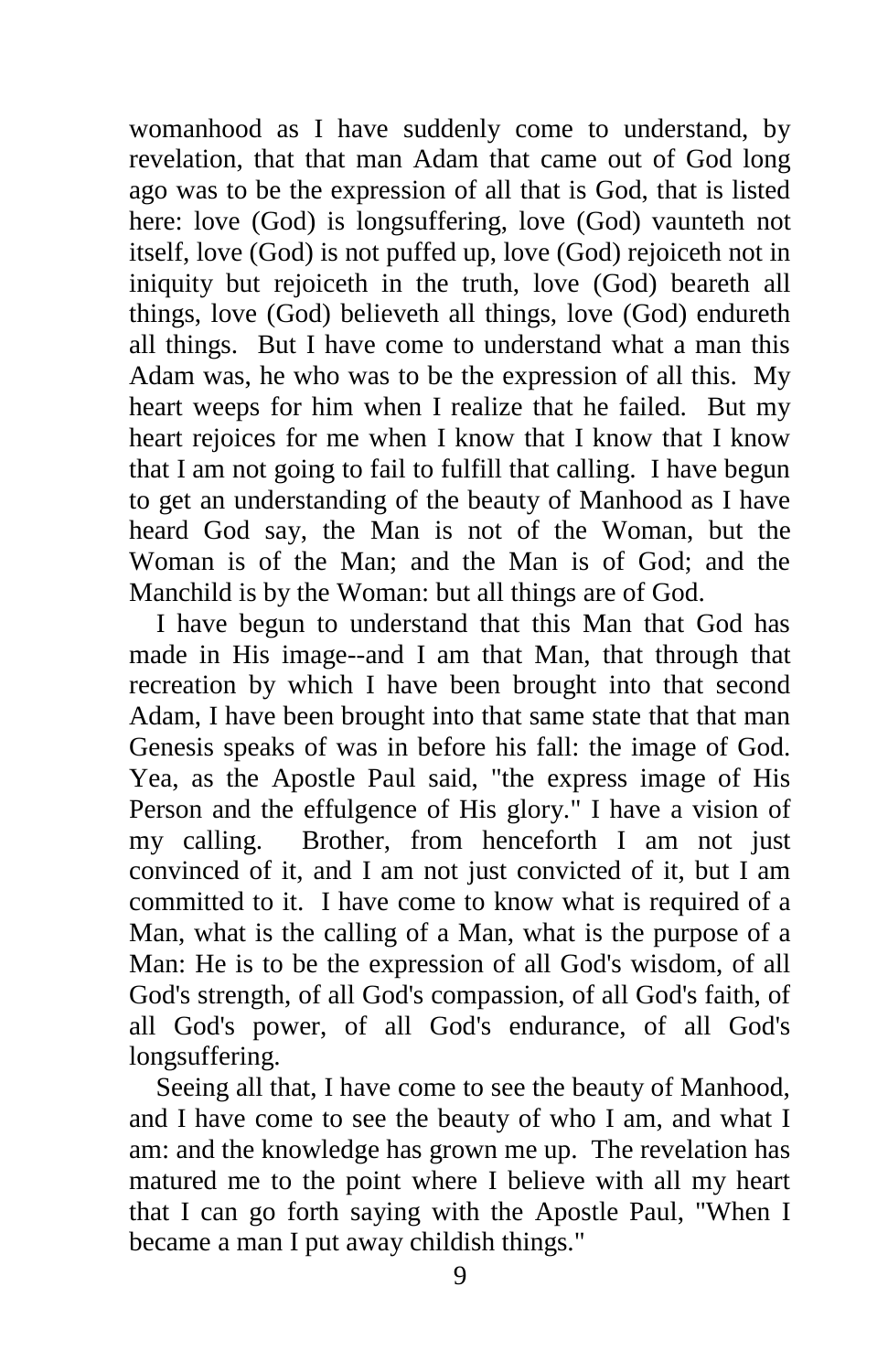I have not understood fully as I understand now, why, though I still speak in tongues I am not so proud of my ability to speak in tongues as I was fifteen years ago, when as a young Baptist preacher I first started speaking in tongues. I have come to understand now, far better than I ever understood, why it is that though I still prophesy, and sometimes most profoundly under a heavy anointing, that I am neither so excited nor so proud of my gift of prophecy as I was back then. I have come to understand now why I am not so quick to try to cast out devils, even though I still have the anointing and am used of God to cast out devils; and I am not nearly so proud of the ability to do so. I have no desire to demonstrate it anymore, just to do it when it is necessary. Now I am coming to understand why, though I still see visions, I do not expect anybody to look upon me in awe because I have the anointing and the ability to see visions, as I used to. I am coming to understand now why, though I still have the anointing to preach a good revelation once in a while, I could care less whether anybody comes to me after the service and says, "My, Brother Fife, that was a glorious message."

 I'm coming to understand because through revelation and vision of the true definition of Manhood - I am becoming a Man and I am ready to put away all of those childish things. I did not say do away with them, I said put away. It is because I am beginning to see the responsibility of Manhood. My God, the responsibility of Manhood!

In order for you to fully understand what I am talking about, you need to understand that God's definition of a Man is not what you see out there in that world that is unregenerated and unborn-again and unrecreated - that wears pants and bears a gun on his shoulder and uses machine guns, and sends rocket ships off into space to bounce themselves off that hunk of rock called the moon.

God's definition of a Man is not that. When God first brought Adam forth he was a Spiritual being with a Spiritual nature, that walked and lived in the Spirit 24 hours a day, 7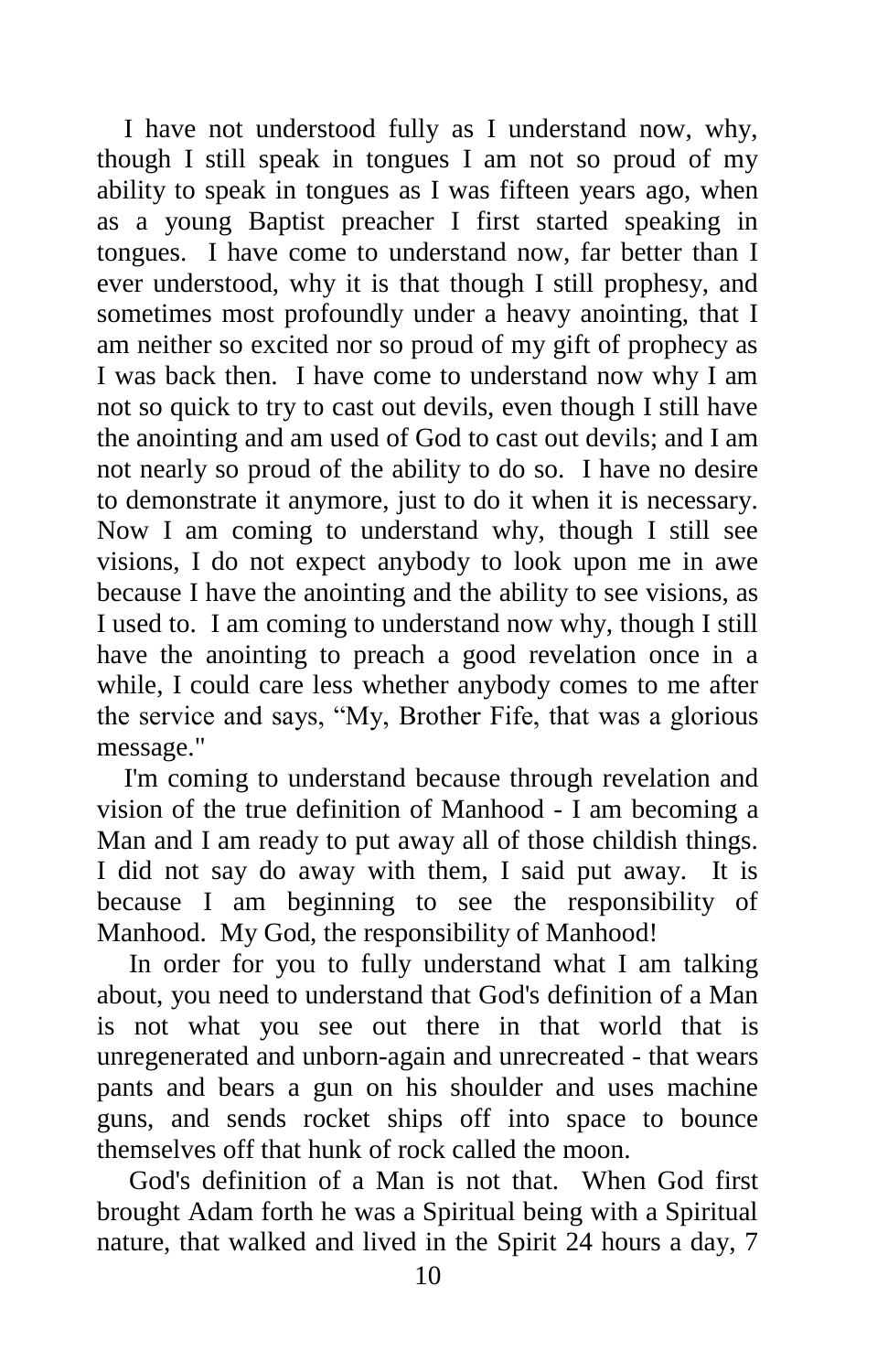days a week. That is the definition of a Man. But that is not the definition of a full-grown Man. That is the definition of a baby Man. For in that state he was not what the second Adam was, when He walked out of the carpenter's shop, and walked down to the river Jordan, and as old John the Baptist lowered Him down into the water and raised Him up, God's Holy Dove descended on His head, and the voice of God spoke out of the heavens and proclaimed to all men, "This is my beloved, full-grown, ready to be manifested Son. Hear ye Him." He was not what the second Adam was as He went forth to take a Bride - to lay down His life to purchase that Bride so that in laying down the life that He had, He would rise up into a higher form of Life; so that He would be worthy to enter into a union with that Bride, to bring forth a seed after His own kind.

I have come to understand that the first Adam was not what He was, was not a full-grown Man as He was, and as I soon will be. As you soon will be, if you keep on walking. I am coming to understand that when I have walked out the vision and the calling that I have committed myself to, and have also laid down my life to purchase a Bride, that having resurrected into that higher, incorruptible life, I will be worthy to enter into union with that creation Bride and bring forth the life of God - the incorruptible, immortal, immutable, unchangeable life of God in this earth, and fulfill the purpose for which God has made me a Man, that the life of God might be manifested through me, through my wife and you in this earth.

Oh, listen, dear ones, if you fall back into that childish state that many have fallen into, and ever come to me mouthing that statement, "I am not going to follow a man," you will not put me under condemnation. You will not ever give me an inferiority complex. You will not embarrass me. You will make me have compassion on you. You will make me feel sorry for you, that you do not have the wisdom, nor the understanding, nor the revelation, nor the courage, nor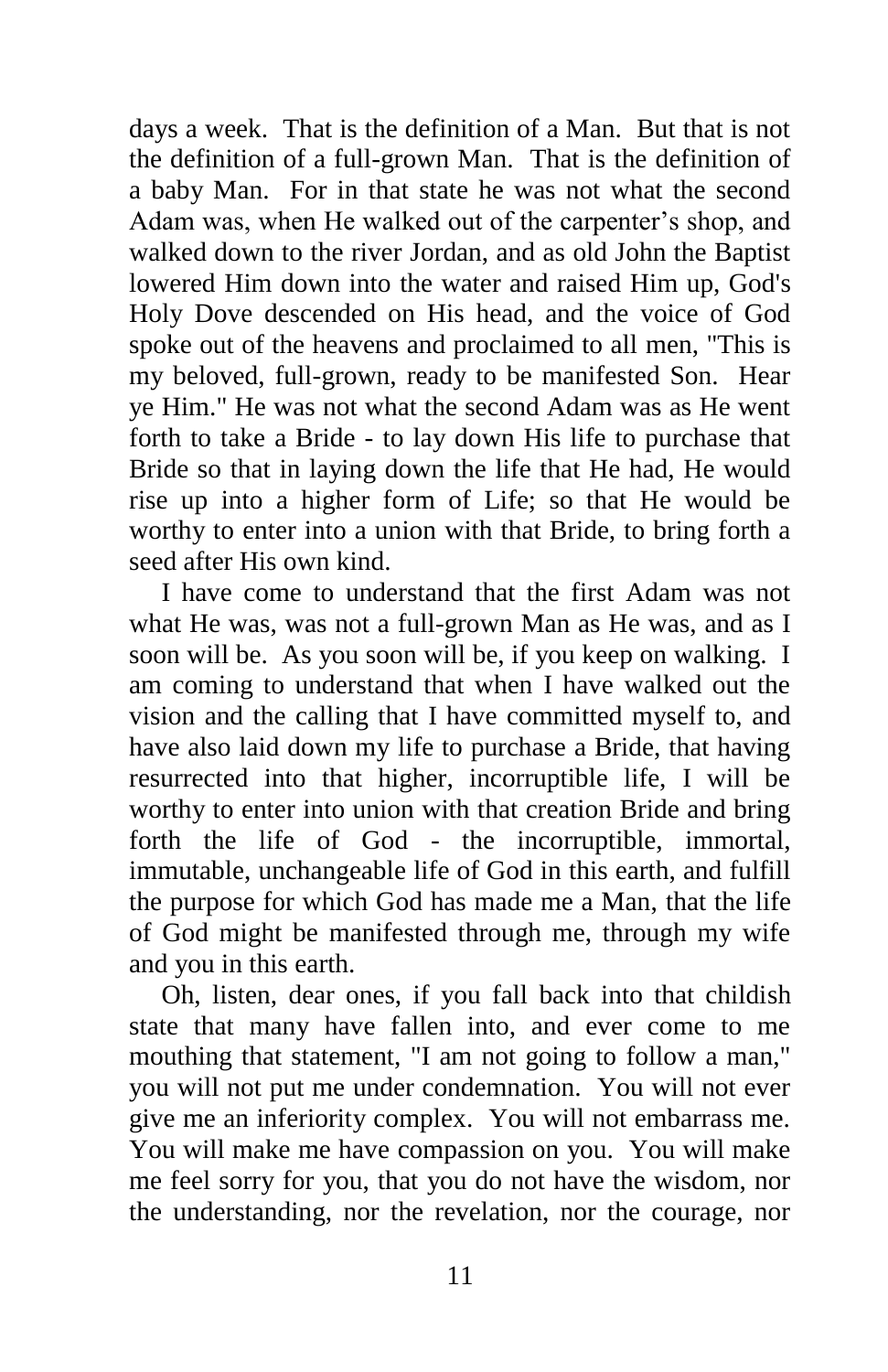the faith, nor the desire to follow this man to the incorruptible glory where God has anointed me to take you.

Forgive me if I appear foolish in boasting, I have a revelation and a vision, and I know that I know that I know that I know, simply because I believe I am become a Man. Simply because by revelation and vision I have become fully aware of my responsibilities as a Man. Not only to be the express image of His Person and the fullness of His glory, the effulgence of His glory, but to take a Wife and enter into union with that Wife to bring forth new life in the earth. And what a Wife I am to take. All the essence of Her beauty can only be described by those words in the Song of Songs that no preacher, no theologian, no doctor so-and-so has ever even begun to understand, up until this move of the Spirit of God.

I know how beautiful you are whether you know it or not because I have come to some understanding of those words in the Song of Songs: "How beautiful are thy feet with shoes. I am come into my garden, my sister, my spouse. Rise up my dove and come away. For winter is past and summer is here, and the flowers are springing forth in the earth again, and the birds bring forth their singing, and the voice of the turtledove is heard in the land again." You can believe me, dear ones, this preacher-boy knows his responsibility towards you. You can believe me, this preacher-boy knows his calling to honor you, to respect you, to cherish you, to labor for you, to die for you, to house you, to clothe you, to feed you - to take full responsibility before God for your Life, to give you my Name and my Seed, to make you the channel through which the Life that is in me - that is the life of omnipotent, almighty God - shall come forth and fill this world.

There have been very few young men that have ever taken a wife in this world, up until now - until this move of God, until some Ministries in this move of God began preaching the real truth in 1 Corinthians 11 - that have known what it was all about; that have known what they were taking a wife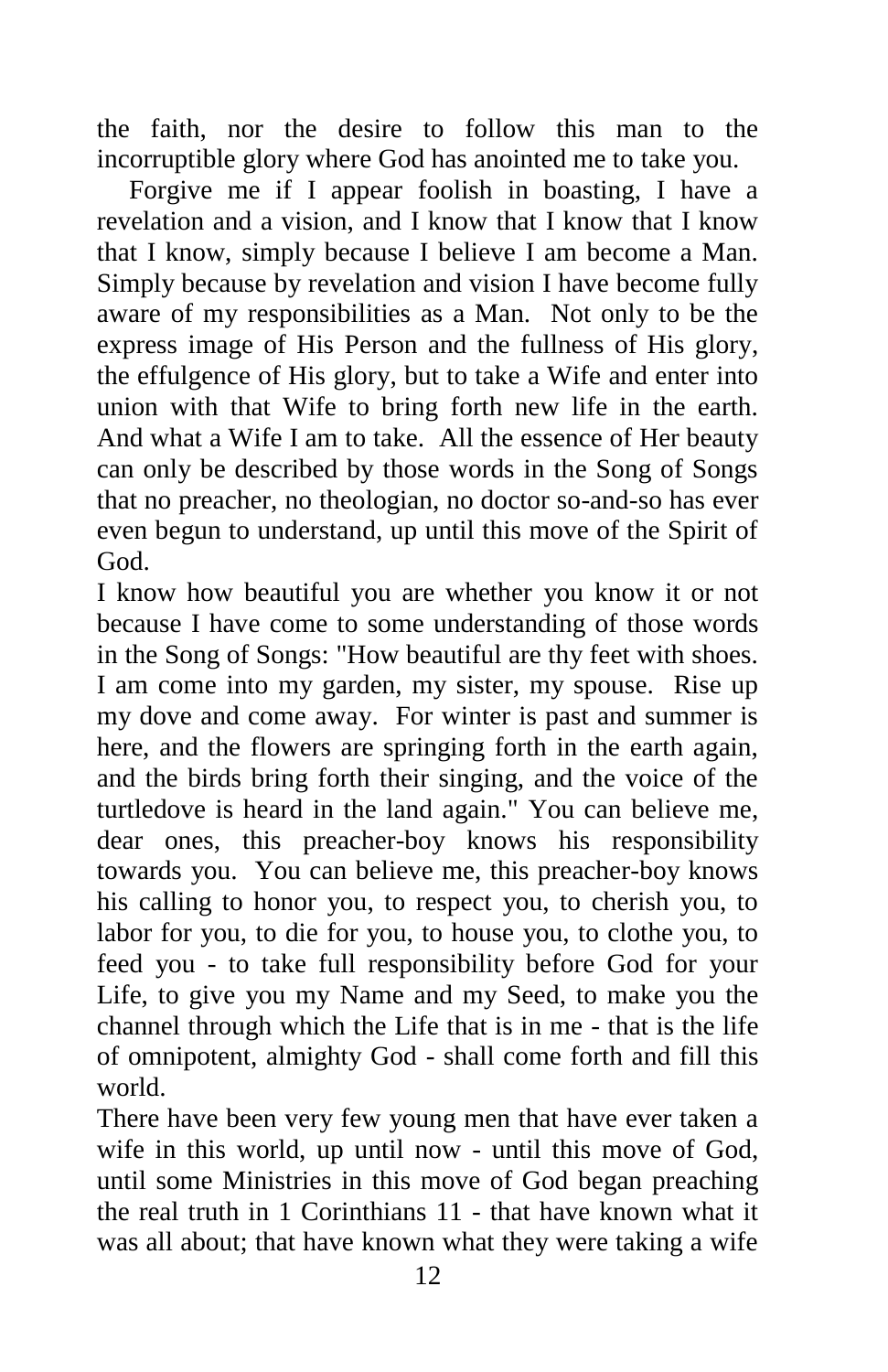for; that have known their responsibilities toward that wife; that have seen the beauty of her womanhood (instead of how short her dress was, that too great measure of the flesh, her flesh, that she had demonstrated to them); who have seen that God made her the channel through which his life, and not only his life but the Life of God, could flow forth in this earth for you sisters.

 Every little one that you bring forth through your womb, God has ordained that you only bring it to a certain point and then present that Life to Him, that He might translate it to His incorruptible, immortal, eternal life. How many have ever known what it was all about. Sensual, lustful, foolish, childish, sometimes stupid, ignorant, lazy, shiftless, pantswearing fools; taking God's bride into their hands and seeking sensual thrills, experiences, in the fulfillment of their own weak, fleshy, bestial, crying needs, instead of seeking to fulfill their calling as men to feed her, to clothe her, to house her, to take full responsibility for her life, to give her seed, to bring forth life into the world out of which God can bring forth His incorruptible, immortal Life.

 At last I understand what it means to be a man, the purpose of a man, the definition of a man, the calling of a man, the responsibility of a man. Not only a natural man, but now to lift this thing up out of the natural realm and the natural type and bring it where it actually is today: I know what it is to be a Ministry of God. I know what it is to be the One that the Word of God in 1 Corinthians 11 is talking about when it says, "The head of the woman is the man--The Man-the head of the man is Christ, and the head of Christ is God." I know beyond all shadow of doubt today, how beautiful you are in His eyes, all of you. How He honors you. When will you start honoring yourself? How he exalts you. When will you take that exalted place He has reserved for you? How he adores you. When will you yield to His adoration? How He has waited for you. Time to Him has been as nothing, for His great love for you, just as it was to Jacob long ago. How he has endured all things. How He has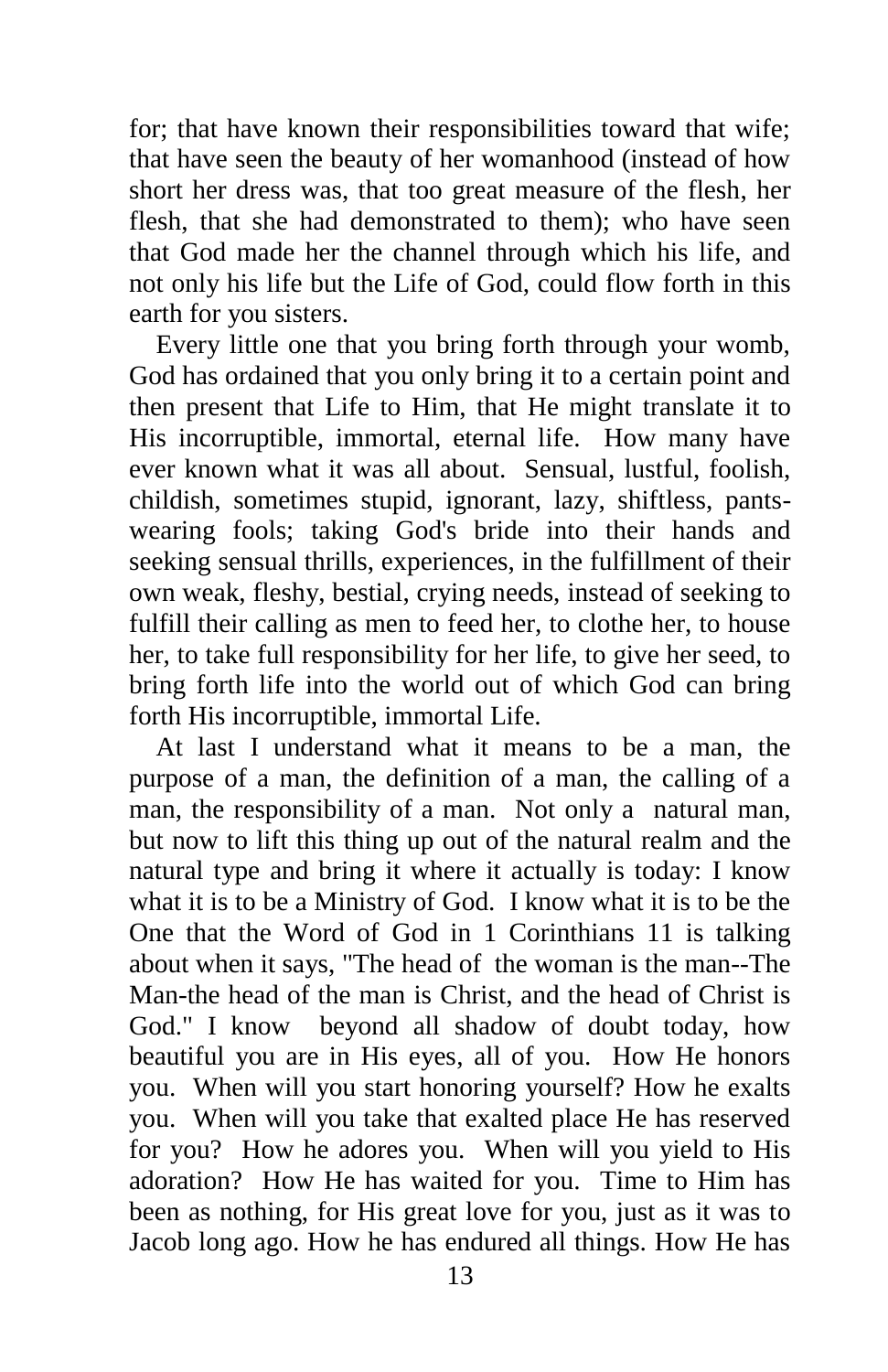suffered all things. How he has borne all things. How He has rejoiced, not in our iniquities, but has continued to rejoice in the truth.

 I love you, all of you who are a part of the Bride of Christ, and I know the responsibility of my calling. I know that I am called to feed you with that Eternal Food, to clothe you with that Eternal Clothing, to house you with the Eternal Housing, to cherish you with that Eternal Cherishing, to protect you against your every enemy, to lay down my life to purchase you as my Bride; and then to give you Seed that shall bring forth, through you, into this world, the incorruptible, immortal, eternal life of God.

 The reason I believe that I am become a Man is because I have searched my heart, and I find nothing within me that wants to shrink back from that calling. I find no fear within me of my inability to fulfill it. I find nothing within me that says, that is too hard a Word.

I have no desire to turn and grab a ship for Tarshish anymore. But there is something within me, on the contrary, that is ready to reach out and take you by the hand and say, "Come, let us go up to the valley of nuts. Let us see if the pomegranates are budding, and the grapes give a good smell. Let us visit the fields and the villages in our land. Rise up my dove and come away." There is not a doubt within me that I can fulfill my calling to be your Husband, that I am Man enough to do it.

 I know how big this Bride is. I have seen Her hundreds in Peru, Her thirties in Japan, her hundreds in Colombia, Her thousands in the United States, and Her fifties in Mexico and in Canada. I know the scope and the range and the calling of the responsibility that I have as a Man, yet there is something within me that cries out from the depths of my being, "Here am I, send me."

 I have a vision of my responsibility, the calling, the load I am to carry, the price to be paid, and I have measured my committal to that vision with my revelation, and I have